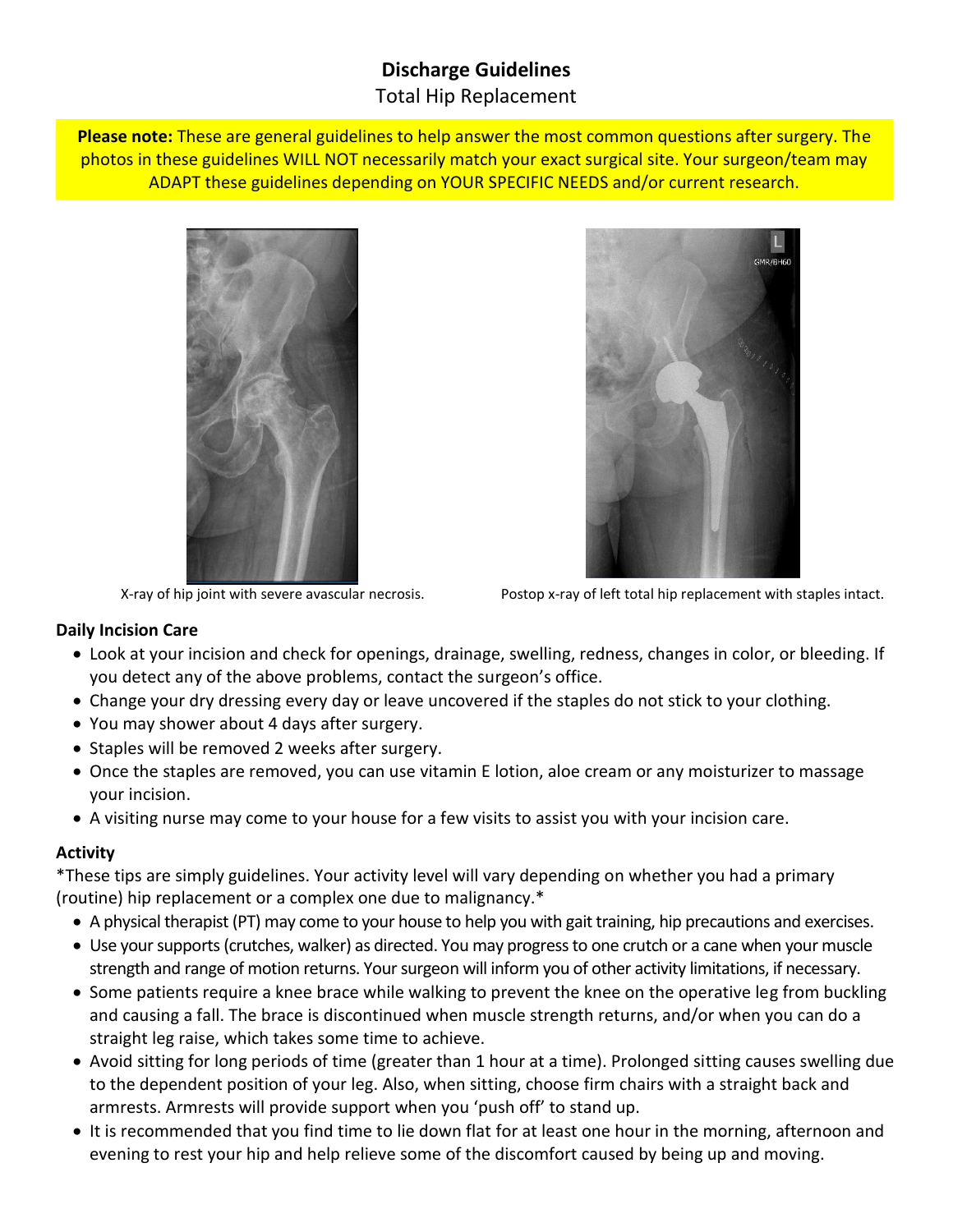- Pace yourself. Avoid prolonged walking, standing or stair climbing for the first month. Too much daily activity and exercise will cause pain, swelling and stiffness.
- Avoid activities (recreation and work) that involve jumping, bending or twisting the hip too far. Avoid bending the hip at an angle greater than 90 degrees. Do not cross the operated leg over your other leg and do not turn your operated leg inward (pigeon-toed) while standing. These hip precautions will help you prevent dislocation of the hip joint.
- Take precautions to avoid falling. Wear low, non-skid sole shoes. Watch out for electrical cords, wet or uneven floors, floor mats/rugs that may slide. Use night-lights to keep rooms lit, especially if you get up during the night to use the bathroom.
- Avoid lifting heavy objects. Lift max of 5 lbs. initially; gradually increase to no more than 20-40 lbs. at a time.
- Return to driving varies by patient and which leg was operated on. Patients with surgery on their right hip may take longer to get back to driving. You MUST be off narcotics. It is always best to resume driving after discussion with your surgeon.

## **Diet**

- Your appetite may be less than normal after surgery.
- Incorporate proteins and plenty of fluids into your diet, both will help in the healing process.
- If you are taking narcotics, you should take some type of laxative to prevent opioid-induced constipation.
- It is very important to maintain a normal body weight after a hip replacement surgery. Excess weight will only stress your hip.

## **Medication**

- Continue to take your regular medications.
- If necessary, take prescribed pain medication (narcotics) as directed.
- DO NOT drink alcohol or drive while taking narcotic pain medication.
- If you are taking narcotics, you should take some type of laxative to prevent opioid-induced constipation.
- You most likely will be discharged on a blood thinner to prevent clots, usually Lovenox (subcutaneous injection) for 2-4 weeks (no blood tests are necessary). Newer, direct oral anti-coagulation medications may be prescribed, or continued if you came to the hospital already taking these types of medications (Eliquis, Plavix, Pradaxa, Xarelto).
- You may be advised to take just an aspirin daily to prevent blood clots.
- If you are on Coumadin, you will resume this for your anti-coagulation regimen. Blood tests are necessary for Coumadin; the INR range needs to be between 1.5 and 2.0.

## **Pain**

- Your surgical team understands that you will experience different levels and types of pain following your surgery. You will be prescribed a narcotic, if you wish. Some patients decline a narcotic due to the current opioid crisis and request milder pain medications (tramadol), and/or just take Tylenol alternating with anti-inflammatory medications (Advil, Motrin, Aleve), if tolerated. When we prescribe narcotics, we must do so per current state and federal regulations, which includes a narcotic contract.
- Because of the current focus on opioid addiction, we recommend a multitude of cognitive behavioral techniques, such as imagery, mindfulness, psychotherapy, deep breathing exercises, virtual reality for distraction, journaling, video games, TENS unit (muscle stimulators that can be used at home) and all other integrative care therapies (physical therapy, acupuncture, chiropractic, massage, lymphedema treatment, reiki).

## **Common Problems**

- It is normal to feel tired after you are discharged.
- If you experience pain and/or swelling, try elevating the site for relief or apply ice use caution not to leave on more than 20 minutes to prevent frost burn.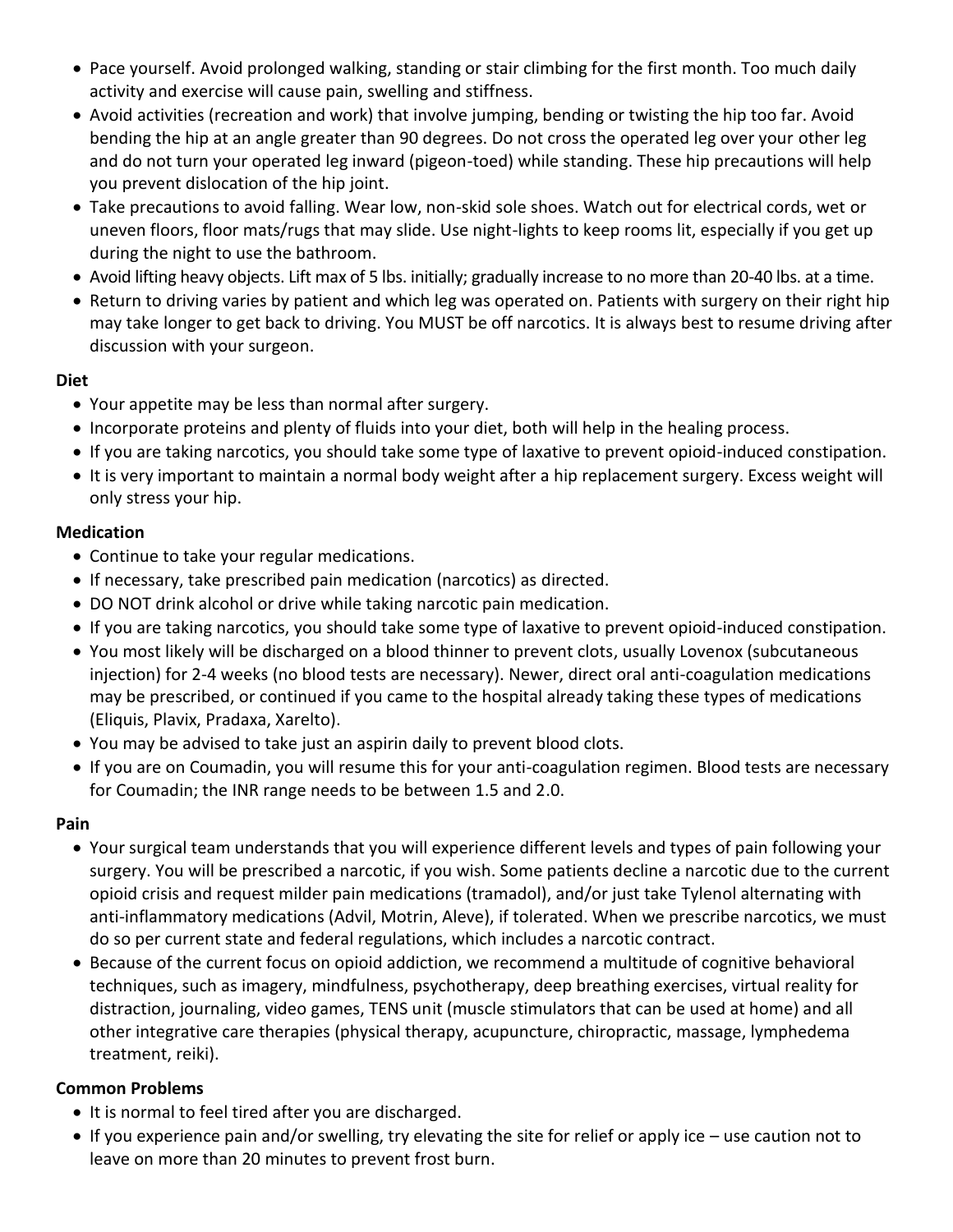- If you develop a firm lump in the incisional area, and your overlying skin looks black and blue, you may have developed a postoperative hematoma (blood collection at the operative site where the mass was removed). Notify your surgeon's office.
- Your leg may seem heavy after surgery. This is due to your muscle weakness. Your strength and ability to control your leg will increase over time.
- You may experience numbness at your incision site. This is normal and usually decreases in time.
- For constipation (not being able to move your bowels), drink plenty of water and non-carbonated fluids, and eat foods that are high in fiber (e.g. bran, prunes, fruit, whole wheat breads). There are numerous over-the-counter medications available to help relieve constipation such as Dulcolax, Magnesium Citrate, or Miralax. Ask your local pharmacist to assist you in finding one that is right for you.
- If you smoked cigarettes before the surgery, DO NOT START SMOKING AGAIN! Smoking (the nicotine) causes constriction of blood vessels preventing adequate blood flow to the operative area and can delay healing. If you need assistance with this, please contact the MGH Quit Smoking Service at 617-726-7443.

### **Returning to Work**

- The length of disability following surgery varies depending on the type of work you do. You may return to a sedentary type job much earlier than you would return to a job requiring physical labor.
- You should give yourself at least 8 weeks to recover before thinking about going back to work, unless you can work from home. Everyone responds differently, but most require this time for extensive physical therapy.
- In general, we recommend patients refrain from contact sports, lifting or pushing heavy objects, and no excessive bending and prolonged sitting, standing, walking, and climbing until healed and strength has returned.
- Disability forms will be completed at your preoperative visit or as soon as they arrive at our office. All patient portions of the form MUST BE completed and signed by you the patient.
- Handicap placard applications will be completed if necessary. Forms can be obtained by the Registry of Motor Vehicles and then mailed to our office.

### **Preventing Infection**

- Prior to any dental work, you must take an antibiotic to protect against infection. We will give you a letter, which can be passed on to other doctors specifying which antibiotics are needed.
- Call your primary care physician if you think you have an infection (sinus, urinary tract, respiratory, cellulitis of the skin) so that he/she can determine whether you need antibiotic treatment. If you have had chemotherapy and suspect an infection, call your oncologist.

#### **Metal Detectors**

- Your hip replacement is likely to trigger airport security alarms. Due to current airport security regulations, we no longer provide a letter verifying your prosthesis.
- Many patients question whether MRI scans are safe with a hip implant. The answer is yes; an MRI is safe.

### **Follow-up**

- Schedule an appointment with your surgeon for 2 weeks from the date of surgery or sooner if instructed.
- If you are discharged to a rehabilitation facility, make an appointment to see your surgeon before you are discharged from that facility.
- Once you complete the initial post-operative visits to check your incision, you will progress to an implant surveillance schedule.

### **Questions/Concerns**

- For any questions, call your surgeon/nurse practitioner.
- Drs. Kevin Raskin, Joseph Schwab, Santiago Lozano-Calderon: 617-724-3700
- Doctor of Nursing Practice (DNP) Anne Fiore: 617-724-7630